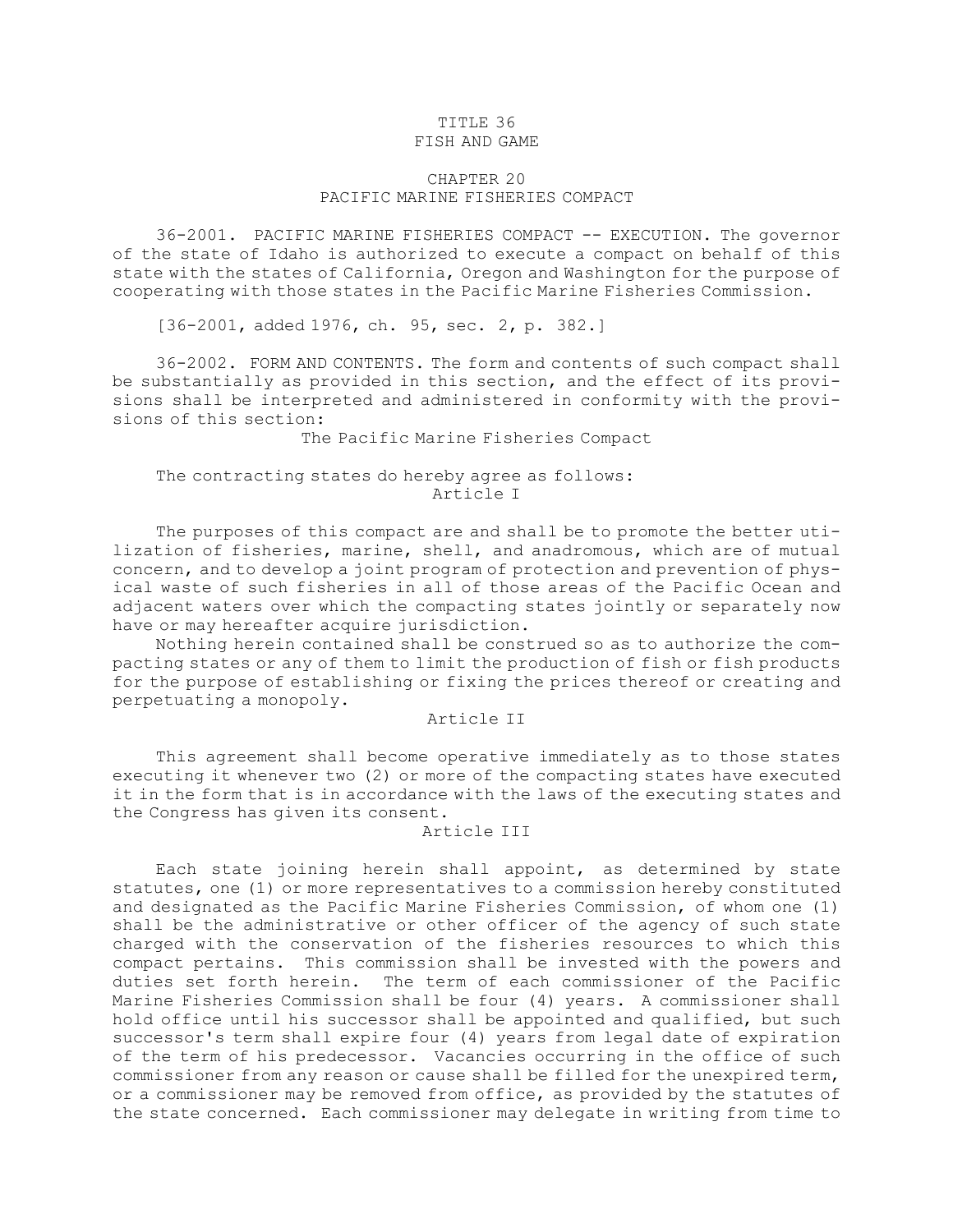time to <sup>a</sup> deputy the power to be present and participate, including voting as his representative or substitute, at any meeting of or hearing by or other proceeding of the commission.

Voting powers under this compact shall be limited to one (1) vote for each state regardless of the number of representatives.

Article IV

The duty of the said commission shall be to make inquiry and ascertain from time to time such methods, practices, circumstances, and conditions as may be disclosed for bringing about the conservation and the prevention of the depletion and physical waste of the fisheries, marine, shell, and anadromous, in all of those areas of the Pacific Ocean over which the states signatory to this compact jointly or separately now have or may hereafter acquire jurisdiction. The commission shall have power to recommend the coordination of the exercise of the police powers of the several states within their respective jurisdictions and said conservation zones to promote the preservation of those fisheries and their protection against overfishing, waste, depletion, or any abuse whatsoever and to assure <sup>a</sup> continuing yield from the fisheries resources of the signatory parties hereto.

To that end the commission shall draft and, after consultation with the advisory committee hereinafter authorized, recommend to the governors and legislative branches of the various signatory states hereto legislation dealing with the conservation of the marine, shell, and anadromous fisheries in all of those areas of the Pacific Ocean over which the signatory states jointly or separately now have or may hereafter acquire jurisdiction. The commission shall, more than one (1) month prior to any regular meeting of the legislative branch in any state signatory hereto, present to the governor of such state its recommendations relating to enactments by the legislative branch of that state in furthering the intents and purposes of this compact.

The commission shall consult with and advise the pertinent administrative agencies in the signatory states with regard to problems connected with the fisheries and recommend the adoption of such regulations as it deems advisable and which lie within the jurisdiction of such agencies. The commission shall have power to recommend to the states signatory hereto the stocking of the waters of such states with marine, shell, or anadromous fish and fish eggs or joint stocking by some or all of such states, and, when two (2) or more of the said states shall jointly stock waters, the commission shall act as the coordinating agency for such stocking.

Article V

The commission shall elect from its number <sup>a</sup> chairman and <sup>a</sup> vice-chairman and shall appoint and at its pleasure remove or discharge such officers and employees as may be required to carry the provisions of this compact into effect and shall fix and determine their duties, qualifications, and compensation. Said commission shall adopt rules and regulations for the conduct of its business. It may establish and maintain one (1) or more offices for the transaction of its business, and may meet at any time or place within the territorial limits of the signatory states, but must meet at least once <sup>a</sup> year. Article VI

No action shall be taken by the commission except by the affirmative vote of <sup>a</sup> majority of the whole number of compacting states represented at any meeting. No recommendation shall be made by the commission in regard to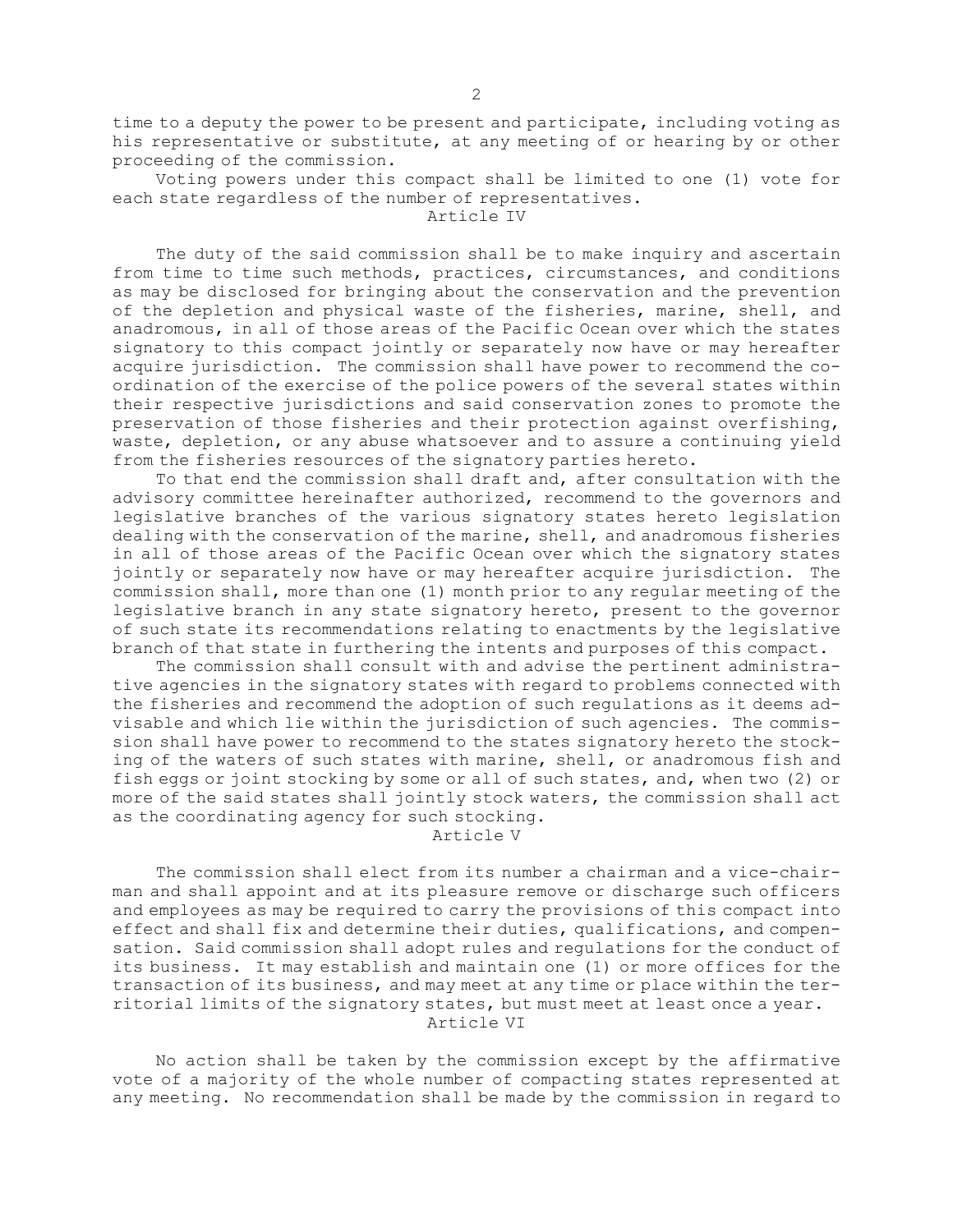any species of fish except by the vote of <sup>a</sup> majority of the compacting states which have an interest in such species.

## Article VII

The fisheries research agencies of the signatory states shall act in collaboration as the official research agency of the Pacific Marine Fisheries Commission.

An advisory committee to be representative of the commercial fisherman, commercial fishing industry, and such other interests of each state as the commission deems advisable shall be established by the commission as soon as practicable for the purpose of advising the commission upon such recommendations as it may desire to make.

#### Article VIII

Nothing in this compact shall be construed to limit the powers of any state or to repeal or prevent the enactment of any legislation or the enforcement of any requirement by any state imposing additional conditions and restrictions to conserve its fisheries.

## Article IX

Continued absence of representation or of any representative on the commission from any state party hereto shall be brought to the attention of the governor thereof.

## Article X

The states agree to make available annual funds for the support of the Commission on the following basis: Eighty percent (80%) of the annual budget shall be shared equally by those member states having as <sup>a</sup> boundary the Pacific Ocean; five percent (5%) of the annual budget shall be contributed by any other member state; the balance of the annual budget shall be shared by those member states, having as <sup>a</sup> boundary the Pacific Ocean, in proportion to the primary market value of the products of their commercial fisheries on the basis of the latest five (5) year catch records.

The annual contribution of each member state shall be figured to the nearest one hundred dollars (\$100). This amended article shall become effective upon its enactment by the states of Alaska, California, Idaho, Oregon, and Washington and upon ratification by Congress by virtue of the authority vested in it under Article I, Section 10, of the Constitution of the United States.

## Article XI

This compact shall continue in force and remain binding upon each state until renounced by it. Renunciation of this compact must be preceded by sending six (6) months' notice in writing of intention to withdraw from the compact to the other parties hereto.

# Article XII

The states of Alaska or Hawaii, or any state rivers and streams tributary to the Pacific Ocean may become <sup>a</sup> contracting state by enactment of the Pacific Marine Fisheries Compact. Upon admission of any new state to the compact, the purposes of the compact and the duties of the commission shall extend to the development of joint programs for the conservation, protection, and prevention of physical waste of fisheries in which the contract